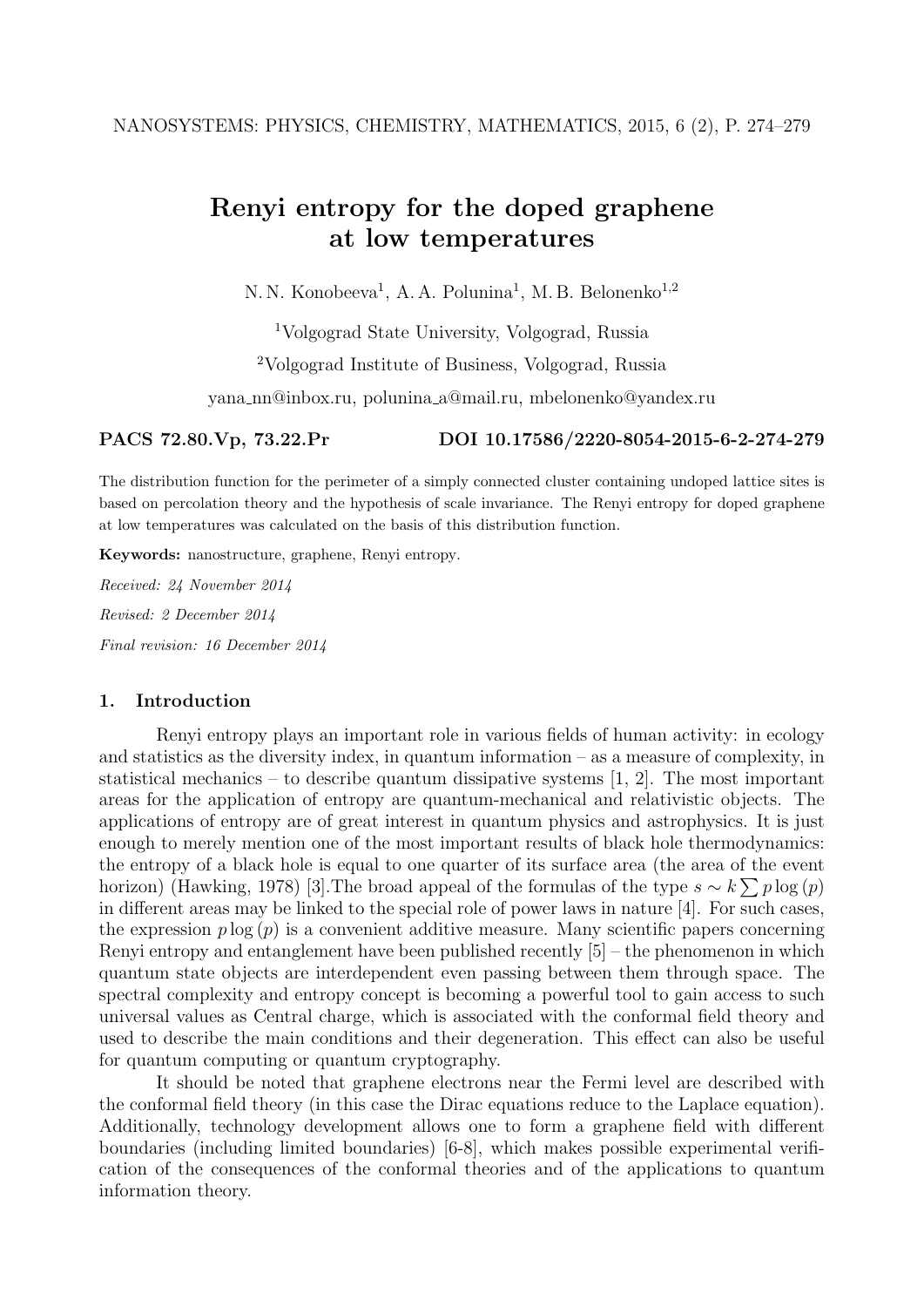## 2. The statement of the problem

The main result of the use of conformal field theory states that the Renyi entropy can be found from the formula [9]:

$$
s_n = \frac{n+1}{6n} \ln\left(\frac{L}{a}\right),\tag{1}
$$

here,  $\alpha$  is the lattice constant,  $L$  is the perimeter of the closed path (in units of a), n is the order of entropy. Higher values of n, directing to infinity, give the Renyi entropy, which is greatly determined by considering only the highest probability events. Lower values of n, tending to zero, give the Renyi entropy, which increasingly considers all possible events more uniformly, regardless their probabilities.

After averaging according to the size of the cluster, formula (1), under the assumption of the power distribution function, gives:

$$
s_n = \frac{n+1}{6n} \int_a^\infty \ln\left(\frac{L}{a}\right) \left(\frac{L}{a}\right)^\beta dL. \tag{2}
$$

This integral converges when  $\beta \leq -2$ .

Here, it is necessary to make a major retreat. It is possible to describe the behavior of the main variables by a power law (it is well-known fact from the theory of phase transitions in the critical region near the phase transition point where the fluctuations are particularly large). The corresponding indicators are called critical exponents. Such behavior has been obtained in the framework of scaling theory, and other approaches. Actually, the existence of scaling [10] means that in the system (in the area near-critical), there is no allocated length scale and fluctuations can have an arbitrarily large amount of spatial correlation. So, it is reasonable to assume that the dependence of the distribution function upon the perimeter will be of power-law form, with the index, which will be defined below.

It should be noted that the power distribution function follows from scale invariance theory. The scale invariance theory is based on a power dependence of some properties, and the exponent depends on the dimension of space and the symmetry of the system [11].Thus, the calculation of the Renyi entropy is reduced to the problem of determining the index  $\beta$ . This has been solved by modeling methods.

The principle of modeling distribution of admixtures on the surface of a hexagonal lattice of a graphene was used in this case (Fig. 1). It was assumed that the electron cannot access the area (nodes, node) occupied by the admixture. In areas which are not occupied by admixtures, electron motion is described by the well-known Dirac equation for graphene [12]:

$$
H\psi = i\hbar \frac{d\psi}{dt}, H = -i\hbar v_f \bar{\sigma} \cdot \bar{\nabla}.
$$
 (3)

At the Fermi level, this equation is reduced to the conformal theory with the central charge  $c = 1$ .

# 3. The simulation of the confined areas

Electrons in graphene have a band structure and move on the lattice sites freely [13]. However, with the appearance in the graphene lattice sites of impurity atoms forming carbon bond, the site becomes unavailable for an electron, which is located in the conduction band. I.e. there is a border, and in the case of the first approximation value of the potential barrier for electrons can be considered as infinity, because of the site unavailability. In the wave approximation, the modeling problem of electron motion was solved in paper [14]. It is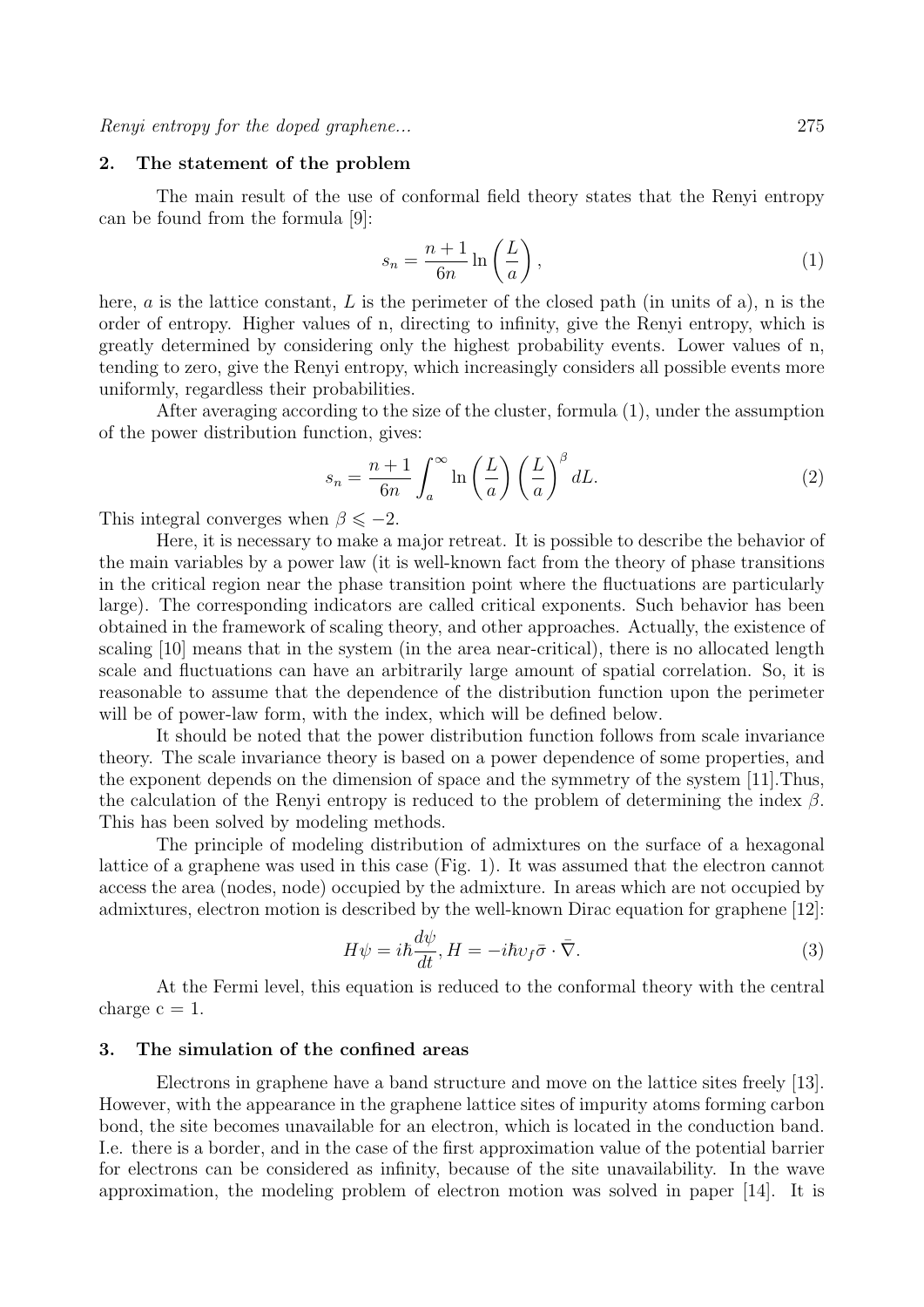worth noting that electron motion at the lattice sites does not distort the bond lengths or local charge density, since the electron is already in the conduction band (i.e., electron is delocalized).

It should also be noted that the units engaged with impurity atoms are unavailable for electrons. This leads to distortion of the band structure. For example, when an electron moves in a limited area, which is described by equation (3), there are discrete energy levels and not all values of the electron momentum are allowed. The remaining electron in the conduction band, because of the reflection of the "walls" formed by impurity atoms and further interference, can have only certain values of momentum and energy. The closest analogue is a classic resonator which carves out a certain frequency range. Since the impurities are randomly distributed and the border region has a complex shape, in the general case, the spectrum is continuous but there are features in the density of states described by Anderson [15].

The points of intersection of the lines are called nodes, the lines will be called links or edges. The confined areas, made up of relations – clusters, otherwise are called the corrals.



Fig. 1. Confined clusters

To find the clusters, we will solve the problem of relations, that is, we will need to store information about the edges, but not about the actual nodes.

The first stage of simulation is to place admixtures in the nodes of a hexagonal lattice. Since the percolation threshold for a hexagonal lattice is - 0.67, then the total number of nodes occupied by the electrons should be equal to 67% or even higher.

The algorithm for finding the corrals is based on Lee's algorithm (breadth-first search).

Figure 2 shows the initial distribution of admixtures and the found endless paths after performing the algorithm.

At the next stage, the connection between the number of closed paths and the length of the closed path was shown. After approximation, it has the form (Figure 3).

This dependence is approximated by the formula:

$$
y \sim x^{-2.97},\tag{4}
$$

and gives  $\beta \simeq -3$ .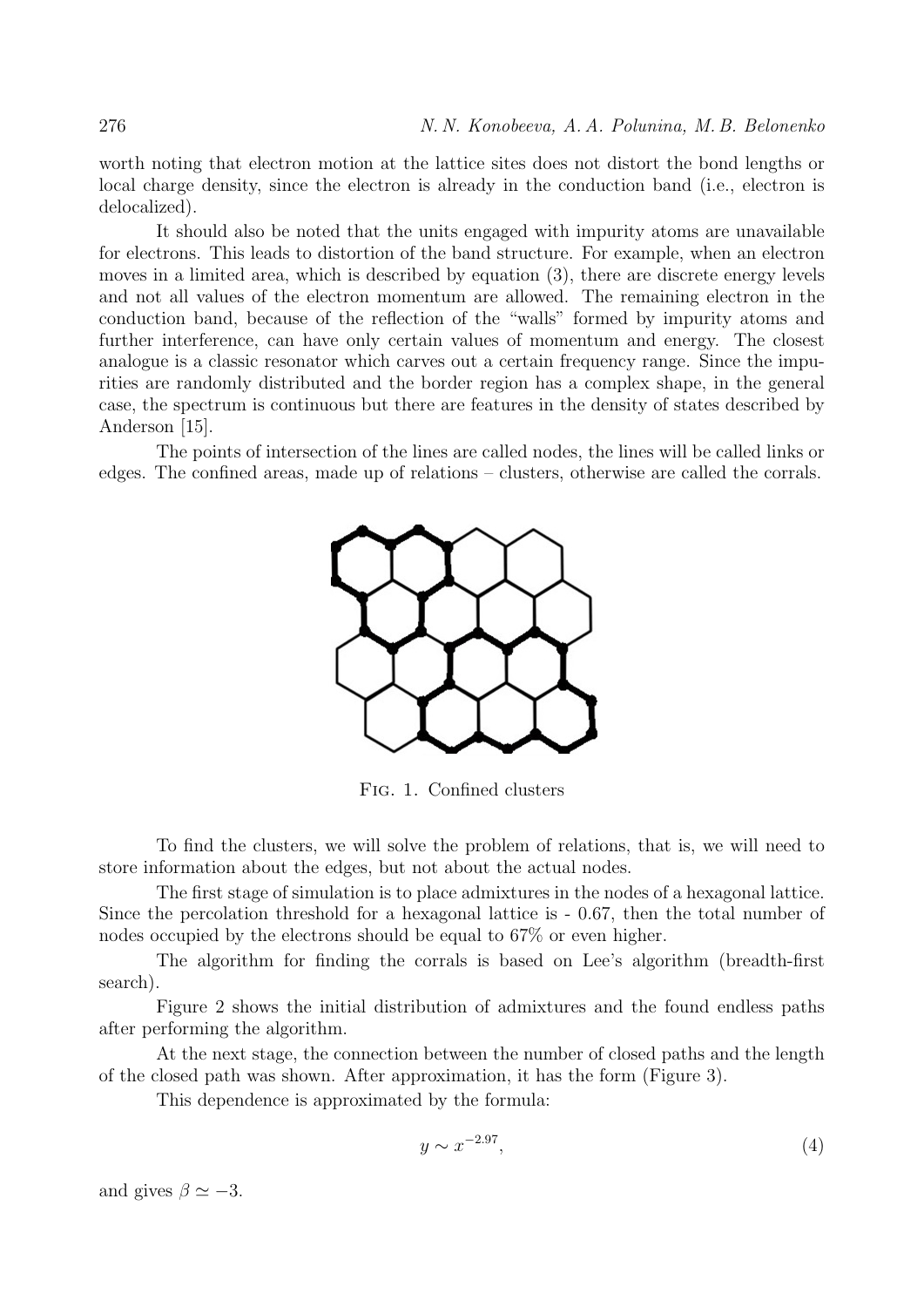

Fig. 2. The distribution of electrons on a hexagonal lattice: (A) before performing the algorithm; (B) after performing the algorithm



Fig. 3. A plot of the number of closed paths of the length of the closed path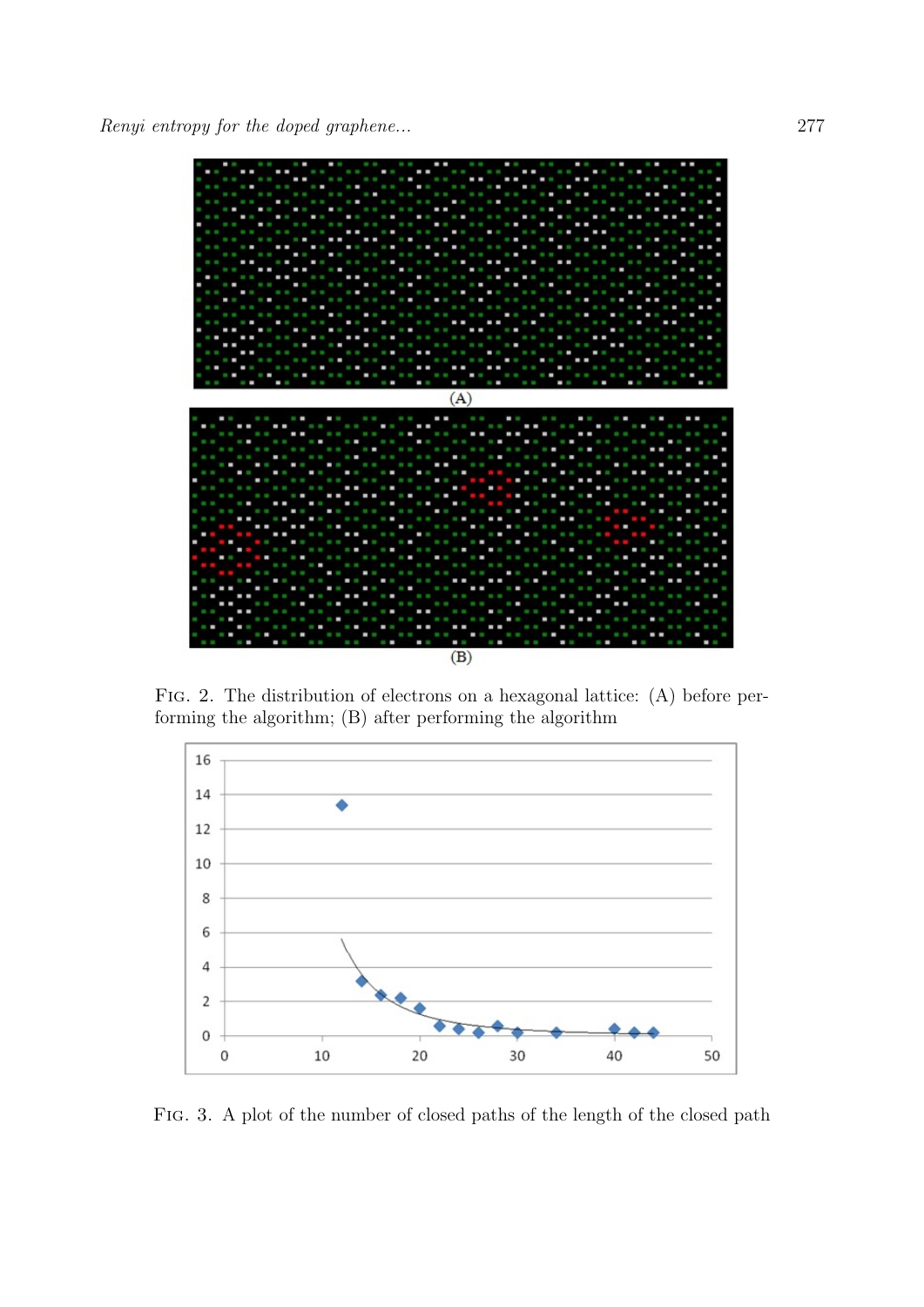## 4. The summary and conclusions

In our case, if  $\beta \simeq -3$ , we obtain the following expression for Renyi entropy:

$$
s_n = \frac{n+1}{24n}.\tag{5}
$$

The dependence of the Renyi entropy of its order is shown in Figure 4.



Fig. 4. The dependence of the Renyi entropy upon its order

In conclusion, we will now formulate the main outcomes of this work.

- (1) Based on the algorithm of Lee, an algorithm was developed for finding the closed paths containing the electrons of the admixture;
- (2) A dependence was constructed for the number of closed paths from their length near the percolation threshold.
- (3) The form of the power function was determined, which allowed calculation of the Renyi entropy for doped graphene.
- (4) The obtained results can be used to determine the thermodynamic characteristics of doped graphene.

## Acknowledgments

This work was supported by the Russian Foundation for Basic Research under project No. 12-02-31654.

## References

- [1] Kirchanov V.S. Using the Renyi entropy to describe quantum dissipative systems in statistical mechanics. Theoretical and Mathematical Physics, 156(3), P. 444–453 (2008).
- [2] Chumak O.V. Entropy and fractals in data analysis. Moscow, Izhevsk: SRC "Regular and Chaotic Dynamics", Institute of Computer Science, 164 p. (2011).
- [3] Hawking S.W. Black hole and thermodynamics collection of articles "Black hole". News of fundamental physics. Issue 9. P. 204–221 (1978).
- [4] Schroeder M. Fractals, Chaos, Power Laws. Moscow, Izhevsk: R&C Dynamics, 527 p. (2001).
- [5] Assaad F.F., Lang T.C., Parisen Toldin F. Entanglement Spectra of Interacting Fermions in Quantum Monte Carlo Simulations (2013). (http://arxiv.org/pdf/1311.5851.pdf).